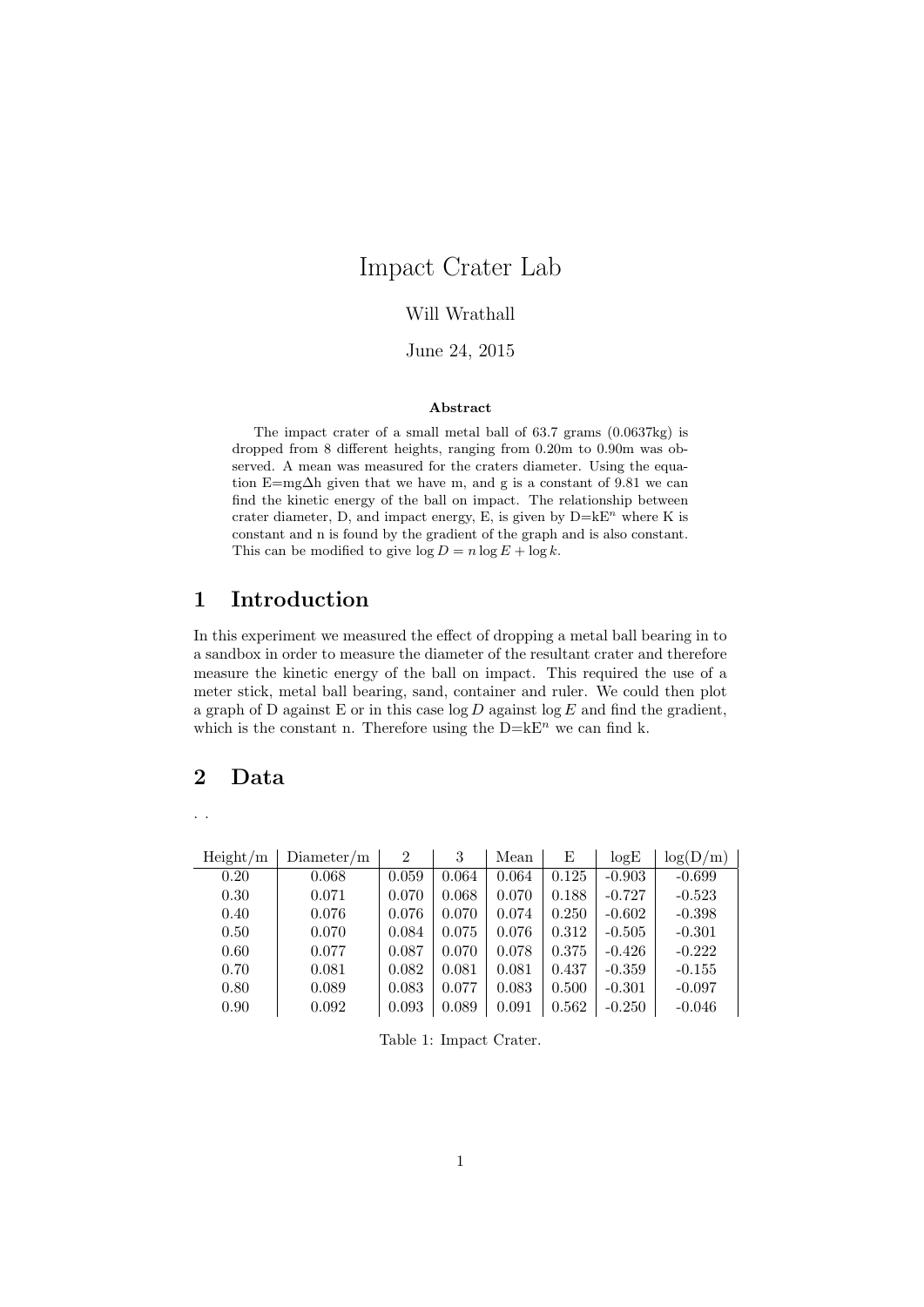# 3 Graph



Therefore gradient $(n)=1$ 

## 4 Uncertainty

| Min Height | Max Height | $E_{m}$ in | $E_max$ | $logE_m$ <i>in</i> | $logE_max$ |
|------------|------------|------------|---------|--------------------|------------|
| 0.199      | 0.201      | 0.124      | 0.126   | $-0.907$           | $-0.900$   |
| 0.299      | 0.301      | 0.187      | 0.188   | $-0.728$           | $-0.726$   |
| 0.399      | 0.401      | 0.250      | 0.251   | $-0.602$           | $-0.600$   |
| 0.499      | 0.501      | 0.312      | 0.313   | $-0.506$           | $-0.504$   |
| 0.599      | 0.601      | 0.374      | 0.376   | $-0.427$           | $-0.425$   |
| 0.699      | 0.701      | 0.437      | 0.438   | $-0.361$           | $-0.360$   |
| 0.799      | 0.801      | 0.499      | 0.501   | $-0.302$           | $-0.300$   |
| 0.899      | 0.901      | 0.562      | 0.563   | $-0.250$           | $-0.249$   |

| Percentage Uncertainty |
|------------------------|
| 0.39                   |
| 0.14                   |
| 0.17                   |
| 0.20                   |
| 0.23                   |
| 0.14                   |
| 0.33                   |
| 0.20                   |
|                        |